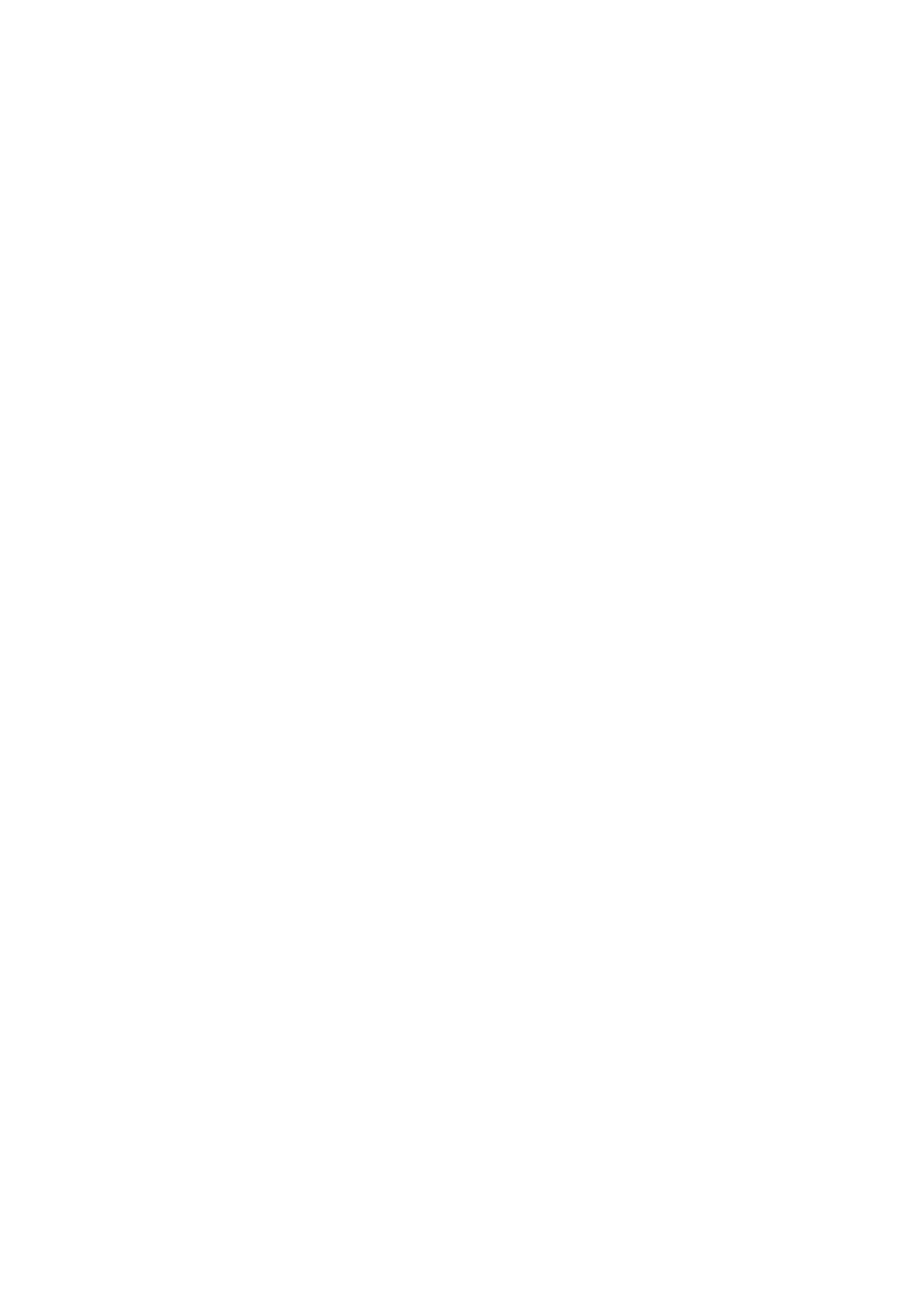# The Government's Priorities for Danish Development Cooperation 2017

PART 1 OF THE IMPLEMENTATION OF THE NEW DRAFT STRATEGY FOR DEVELOPMENT COOPERATION

### **Overview of the development cooperation budget 2017-2020**

Denmark's development cooperation is a tangible and visible contribution to the joint responsibility Denmark undertakes for the development of the world. Danish development cooperation is fully integrated in Denmark's foreign and security policy and is aimed at making the world a safer, more free, wealthier and more just place to grow up in for future generations.

We will be driven by the wish to promote Danish foreign and domestic policy interests at one and the same time. We will fight poverty, enhance sustainable growth and economic liberty, peace, stability, gender equality and a rule-based international order. When doing this, we will at the same time counter threats against our own security and way of life, create a launch pad for trade, economic diplomacy and commercial interests, and promote the principles, values and human rights that our own open, democratic society rests upon.

The Government has presented a draft of Denmark's new strategy for development cooperation and humanitarian assistance. The strategy's point of departure is the pursuit of Denmark's interests and priorities for development cooperation, which it relates to the new Sustainable Development Goals that constitute the new framework for international development cooperation until 2030.

The Government views the Finance Bill for 2017 as a first step towards putting the draft of the new strategy for development cooperation and humanitarian assistance into practice, which – after its adoption – will be able to impact the Finance Acts of the coming years.

The Government will apply 0.7% of GNI on development assistance each year. The Government's tightening of the rules in the asylum area and the declining number of asylum seekers will consequently cause a decline in the expenditures related to refugee response in 2017. This will release financial resources that can be used directly to prevent, alleviate and manage the refugee and migration movements that led to the crisis and which continue to constitute a great challenge to security and welfare in Europe.

With the Finance Bill for 2017, the Government allocates in total DKK 15,017.5 million to development assistance. At the same time, the Government will utilise the development cooperation as a mobilising and catalysing force that is to draw on broad community resources – including both our own knowledge, competencies, funding and experience as well as that of our partner countries – in order to create the results needed to reach the Sustainable Development oals.

The Finance Bill for 2017 prioritises Denmark's development cooperation in relation to the new Sustainable Development Goals. In the Finance Act for 2017, the Government particularly plans to 1) improve the situation in countries and regions affected by war and conflict inter alia through enhanced coherence between humanitarian assistance and development cooperation, 2) strengthen the focus on migration, including the readmission of developing countries' own nationals, and 3) increase development financing especially to growth and employment by mobilising and catalysing private capital and bringing Danish businesses, investors and solutions into play. At the same time, the Government is 4) maintaining a strong focus on human rights especially improving gender equality and the rights of women and girls – because it is the right thing to do, a necessity and the world's best investment.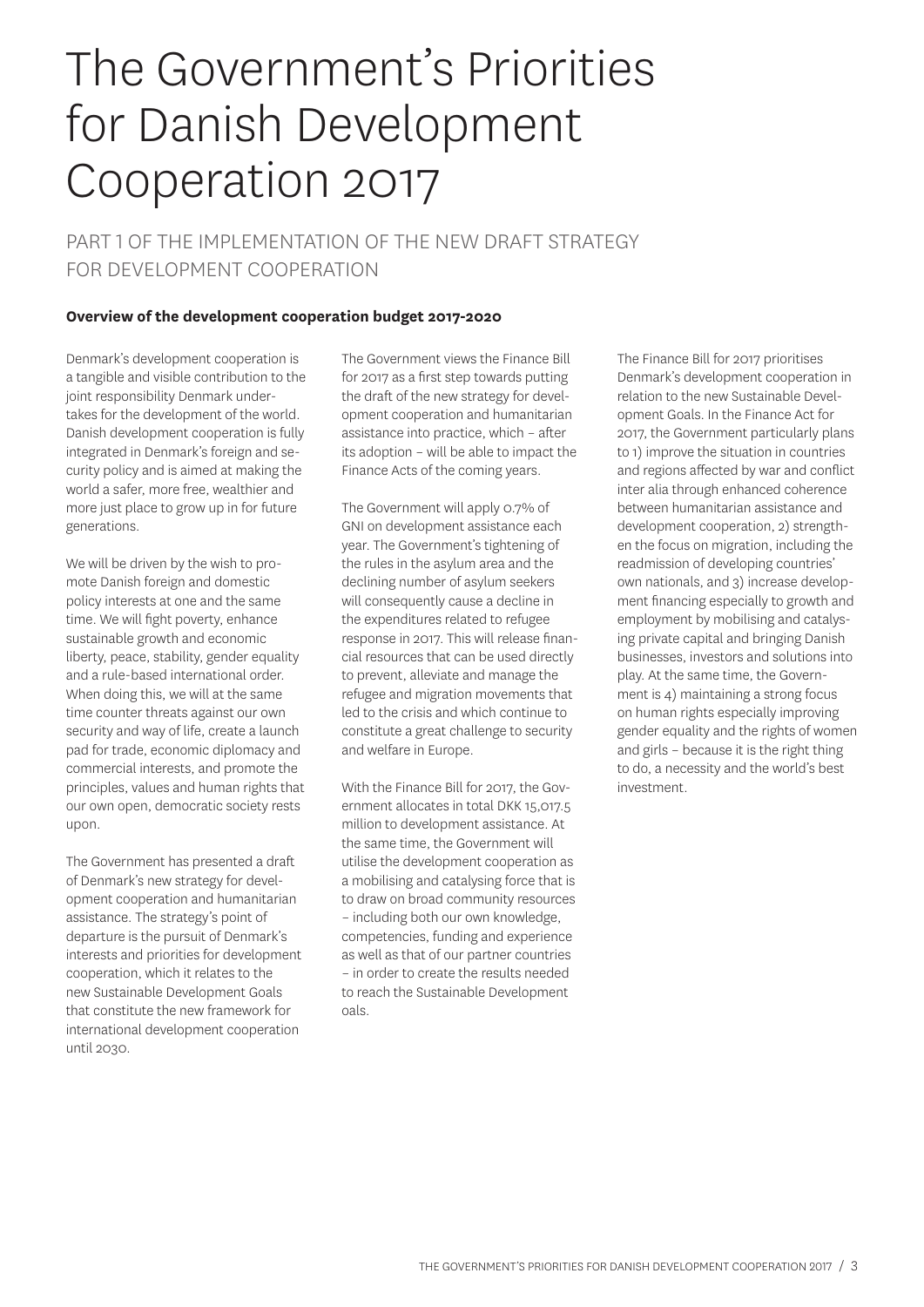# Security and development – peace, stability and protection

**Denmark will invest in peace, stability and protection and increased resilience in developing countries. To ensure a larger impact of the interventions related to protracted crises of displacement and irregular migration, steps are being taken to disintegrate the artificial separation between short-term humanitarian assistance and long-term development cooperation.** 

Denmark will provide humanitarian assistance to the distressed during war, conflicts and natural disasters. Within the Finance Bill for 2017, the humanitarian frame will be increased by DKK 550 million to a total amount of DKK 2,375 million. This is the highest amount ever to be allocated to humanitarian assistance in a Finance Act and a clear reflection of the significant priority Denmark attaches to its efforts in the areas affected by conflict and protracted crises of displacement, including in Syria and the neighbouring countries.

The efforts of Denmark must be flexible, meaning that country programmes and cooperation with international organisations can be more easily changed and thereby secure integration between long-term development cooperation and humanitarian assistance, depending on the challenges facing us. The cooperation between Denmark and a number of multilateral organisations will to a greater extent than previously be linked to the Danish priorities for development cooperation through a combination of core contributions, thematic and regional earmarking of grants and the secondment of multilateral advisers.

The Government will contribute to a coordinated effort for peace and stability. The stabilising efforts, including combatting violent extremism, will be implemented in the hot spots of the world and hubs of instability for example in and around Syria and Iraq, Afghanistan, the Sahel region in Africa and the Horn of Africa.

In 2017, the Government will focus especially on fragility and instability in the Sahel region. Therefore, DKK 855 million will be allocated to Danish priority countries in the region: Mali, Niger and Burkina Faso. Additionally, DKK 250 million will be allocated to Palestine, and DKK 200 million will be allocated to the Danish-Arab Partnership Programme, which is concentrated and prioritised on fewer countries, and DKK 160 million will be allocated to the Neighbourhood Programme focused on Ukraine and Georgia. South Sudan will continue to receive humanitarian assistance, including assistance from a number of Danish NGOs, which are active in South Sudan and which, with the increased flexibility, will serve as an example of how humanitarian initiatives can incorporate long-term perspectives. As part of the more concentrated effort on fewer fragile states and ensuring a larger impact where Denmark is present, the development cooperation with South Sudan will be phased out.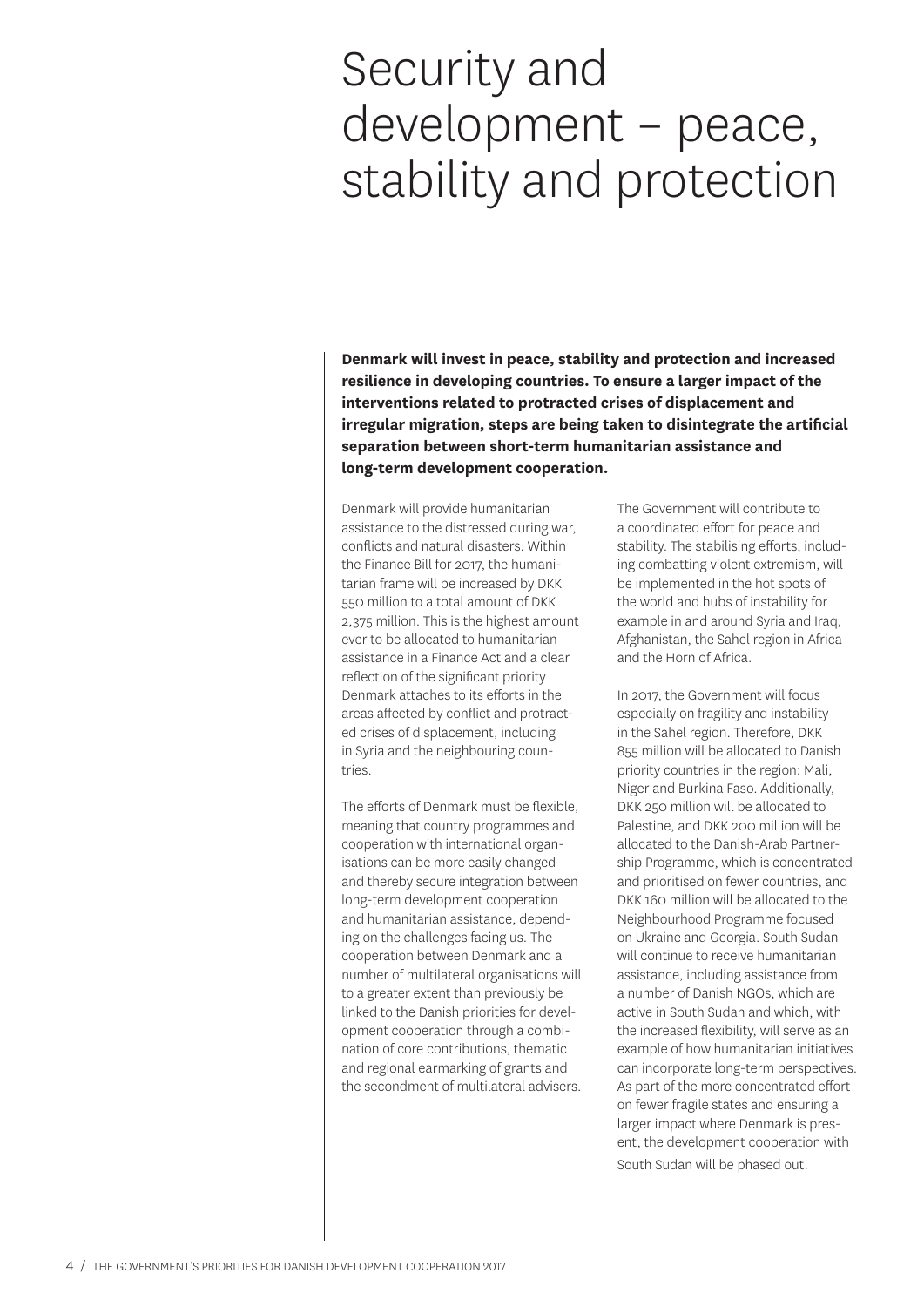# Migration and development

**Denmark will contribute to the prevention of irregular and illegal economic migration and to addressing the root causes of the heavy and irregular migration we have experienced in recent years. Denmark will strengthen the cooperation concerning readmission with the countries we are cooperating with, including through the EU.** 

The root causes of migration should be seen in correlation with efforts to stabilise fragile countries and regions as well as economic and political development. In this relation, the wide effort of development, growth and employment which is implemented through bilateral and multilateral programmes may contribute to addressing some of the root causes of irregular and drastic migration. The considerations of migration are reflected across relevant country efforts, which the new country programme of Niger is an example of.

In 2017, the Government will maintain its efforts concerning migration with a special frame of DKK 50 million to specific efforts targeted at managing migration. This involves for instance capacity building of national migration authorities in relation to negotiating readmission agreements, in relation to border controls, initiatives combatting human trafficking, information campaigns and a strengthened international dialogue.

Generally, we can accomplish bigger results through the EU. Denmark supports a much stronger readmission policy under the auspices of the EU. Denmark will make a targeted effort to place migration as centrally as possible in the development assistance of the EU and in the Valetta Trust Fund to ensure a clear connection to the results achieved on the readmission agenda – an EU approach where for instance the African countries that comply with their obligations to take back their own nationals are rewarded, while pressure on the countries that do not comply with their obligations is increased.

Denmark will also prioritise migration within our cooperation with the UN and the World Bank.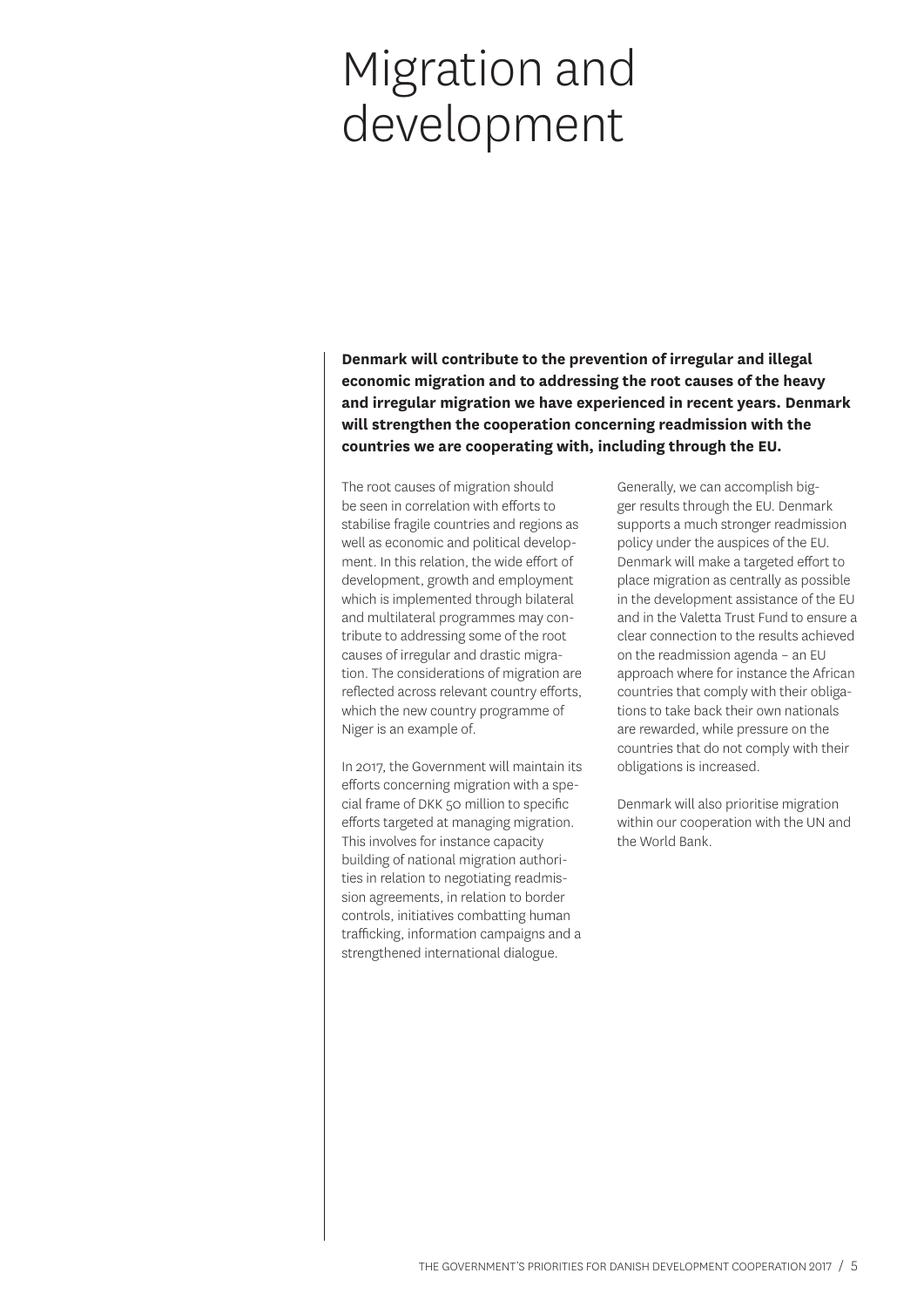# Inclusive, sustainable growth and development

**Denmark will invest in inclusive, sustainable growth in developing countries with a focus on energy, water, agriculture, food and other areas where Denmark has particular knowledge, resources and interests. This will contribute to creating sustainable communities with economic opportunities and jobs – especially for young people. This will also benefit the Danish economy, trade and investment.** 

In the Finance Bill for 2017, the Government brings together efforts which will underpin growth and employment in developing countries in a new activity area. This creates awareness of and coherence for the Danish efforts which support the necessary transition of developing countries to sustainable growth and development in general. One of the main priorities is to catalyse funding and investments through public-private partnerships. This will enable a gearing of investments by a factor between 2 and 10. This will also require a strengthening of the framework conditions for the business community, sustainable investments and trade.

Denmark's engagement with the Investment Fund for Developing Countries (IFU) will be increased by DKK 300 million. Of these, DKK 100 million will be allocated for a new fund within IFU, which will work towards mobilising private funding to promote the Sustainable Development Goals. Furthermore, the Government will allocate DKK 200 million as capital contribution and will examine the opportunity of using state guaranteed finance instruments to increase the capital base of IFU even more. This will enable IFU to expand its investments and thereby mobilise additional private capital to underpin progress in developing countries. Danida Business Finance will, moreover, be strengthened. It is an instrument that underpins investments in infrastructure and is in high demand by the Danish business community. Furthermore, additionally DKK 50 million

will be allocated to the development of specific investment projects.

In 2017, the Government will give greater priority to cooperation with authorities in strategically selected developing countries by allocating additional DKK 23 million to this area. The cooperation will be gradually expanded by adding counsellors, recipient countries and relevant Danish authorities. The budget for development research will be increased to a total amount of DKK 230 million. This is in order to strengthen the development of new knowledge, capacity building, and the use of research results in sectors where Denmark can contribute with special competencies, knowledge and technology and can open up for export and international activities of Danish universities and business communities in priority and growth countries.

In 2017, the Government will support free trade on a global scale by allocating DKK 35 million to assist the integration of the poorest countries of the world into global trade, enabling them to make use of the positive benefits of globalisation. At the same time, the countries' ability to mobilise their own resources must be strengthened, and the Government will therefore allocate resources to share Danish experiences concerning tax collection.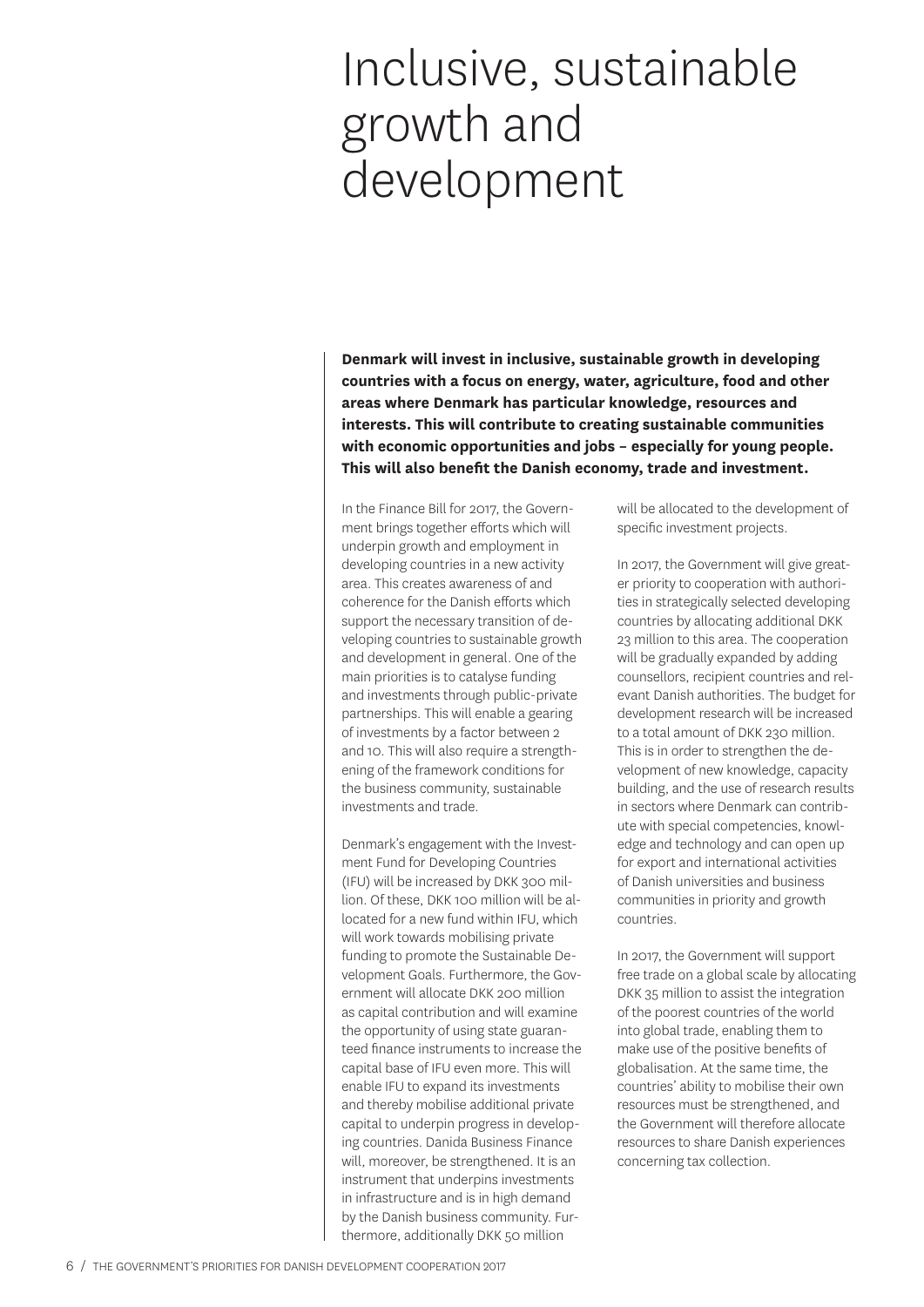# Freedom and development – democracy, human rights and gender equality

**Denmark will invest in efforts to support human rights, democracy, the rule of law and gender equality. Everybody has a right to a secure life, without fear and with involvement and equal opportunity. We will work towards creating societies that do not discriminate – including on the basis of gender – and respect human rights. This also provides the opportunity for sustainable growth and prosperity.**

Denmark will continue to pay considerable attention to the strengthening of human rights and the promotion of democracy, good governance and the rule of law on a global scale. This also applies to the framework conditions of the private sector, which include anti-corruption and private property rights. Denmark's strong focus on the promotion of gender equality and the rights of women and girls will be maintained.

Prioritised interventions are furthermore linked to the Danish candidacy to the UN Human Rights Council. A total of DKK 10 million will be allocated to activities underpinning this candidacy. In country programmes, human rights are in particular integrated in good governance efforts where approximately DKK 600 million will be allocated in 2017. To organisations making a targeted effort to promote human rights – such as the UN High Commissioner for Human Rights, the Danish Institute for Human Rights and Dignity – DKK 244 million will be allocated.

The Government will increase the focus on girls and women within the development cooperation engagement. Denmark will continue to prioritise the advancement of sexual and reproductive health and rights, and DKK 408 million will be allocated to the UN and international civil society organisations that are engaged within this area. In the budget estimate years 2018 and 2019, a total amount of DKK 300 million will be allocated to the next replenishment of the Global Fund to Fight AIDS, Tuberculosis and Malaria.

Danish civil society consists of important development cooperation actors and contributes to transforming a wide popular engagement in international humanitarian efforts and development cooperation into results within many thematic and geographic areas. Focus will for example be placed on employment, gender equality and the management of migration, including through organisations that gather young people in order to strengthen their participation and influence in society. The support of The Danish Youth Council will be increased as part of this effort. Simultaneously, an open application round will be launched in 2017, which will distribute a significant part of the civil society support for the purpose of incorporating this in the 2018 Finance Act. This application round will be implemented in parallel with a similar round within the humanitarian area.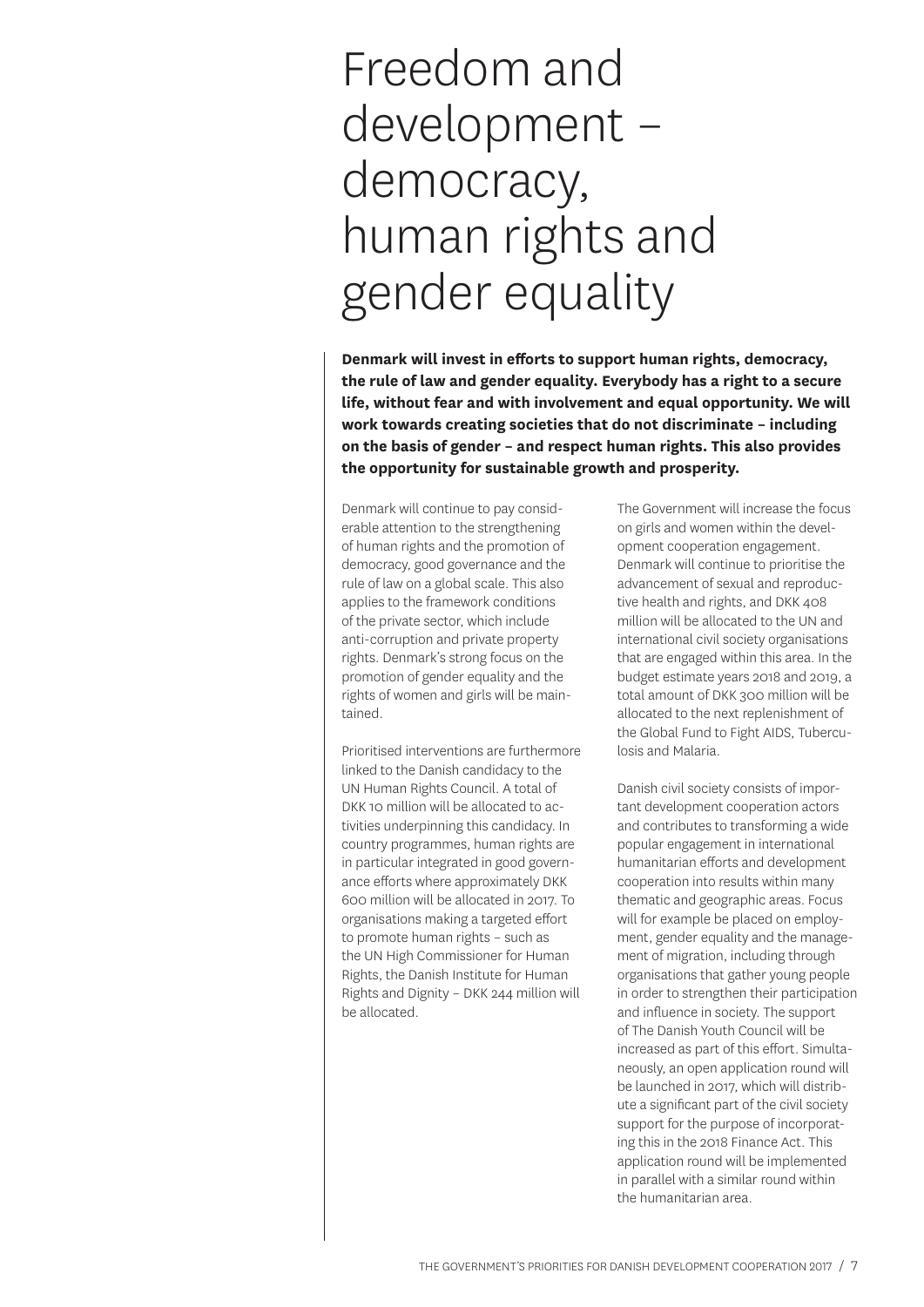### Tables

| Table 1:                                                                   |              |
|----------------------------------------------------------------------------|--------------|
| <b>Promotion of Inclusive, Sustainable Growth</b>                          | 2017         |
| Capital contribution to the Investment Fund for Developing Countries (IFU) | 200 mio. kr. |
| Sustainable Development Goals and the Climate Investment Fund (IFU)        | 100 mio. kr. |
| Danida Business Finance, incl. the project development facility            | 300 mio. kr. |
| Partnerships for market-driven growth                                      | 172 mio. kr. |
| Cooperation between public authorities                                     | 90 mio. kr.  |
| Research cooperation and scholarships                                      | 260 mio. kr. |
| Labour market and framework conditions, including ILO                      | 67 mio. kr.  |
| Other, including financing and trade and development                       | 110 mio. kr. |
| Ghana (Growth in agriculture and business)                                 | 75 mio. kr.  |
| Myanmar (Sustainable economic growth)                                      | 40 mio. kr.  |
| Bangladesh (Growth and employment in agriculture)                          | 90 mio. kr.  |

### **Table 2:**

**Commitments to major programmes in priority countries** 

|                         | Poor, fragile countries and regions affected by fragility:                  |              |
|-------------------------|-----------------------------------------------------------------------------|--------------|
|                         | Burkina Faso Water and sanitation, development contract and good governance | 300 mio. kr. |
| Mali                    | Peace and reconciliation and good governance                                | 330 mio. kr. |
| <b>Niger</b>            | Water and democracy, stability and migration                                | 225 mio. kr. |
| <b>Palestine</b>        | State building and human rights                                             | 250 mio. kr. |
|                         |                                                                             |              |
| Poor, stable countries: |                                                                             |              |
| <b>Bangladesh</b>       | Growth and employment, and climate proofing and sustainable energy          | 135 mio. kr. |
| Myanmar                 | Education, economic growth and good governance                              | 235 mio. kr. |
|                         |                                                                             |              |
|                         | <b>Transition and growth economies:</b>                                     |              |
| Ghana                   | Growth in agriculture and business                                          | 75 mio. kr.  |
|                         |                                                                             |              |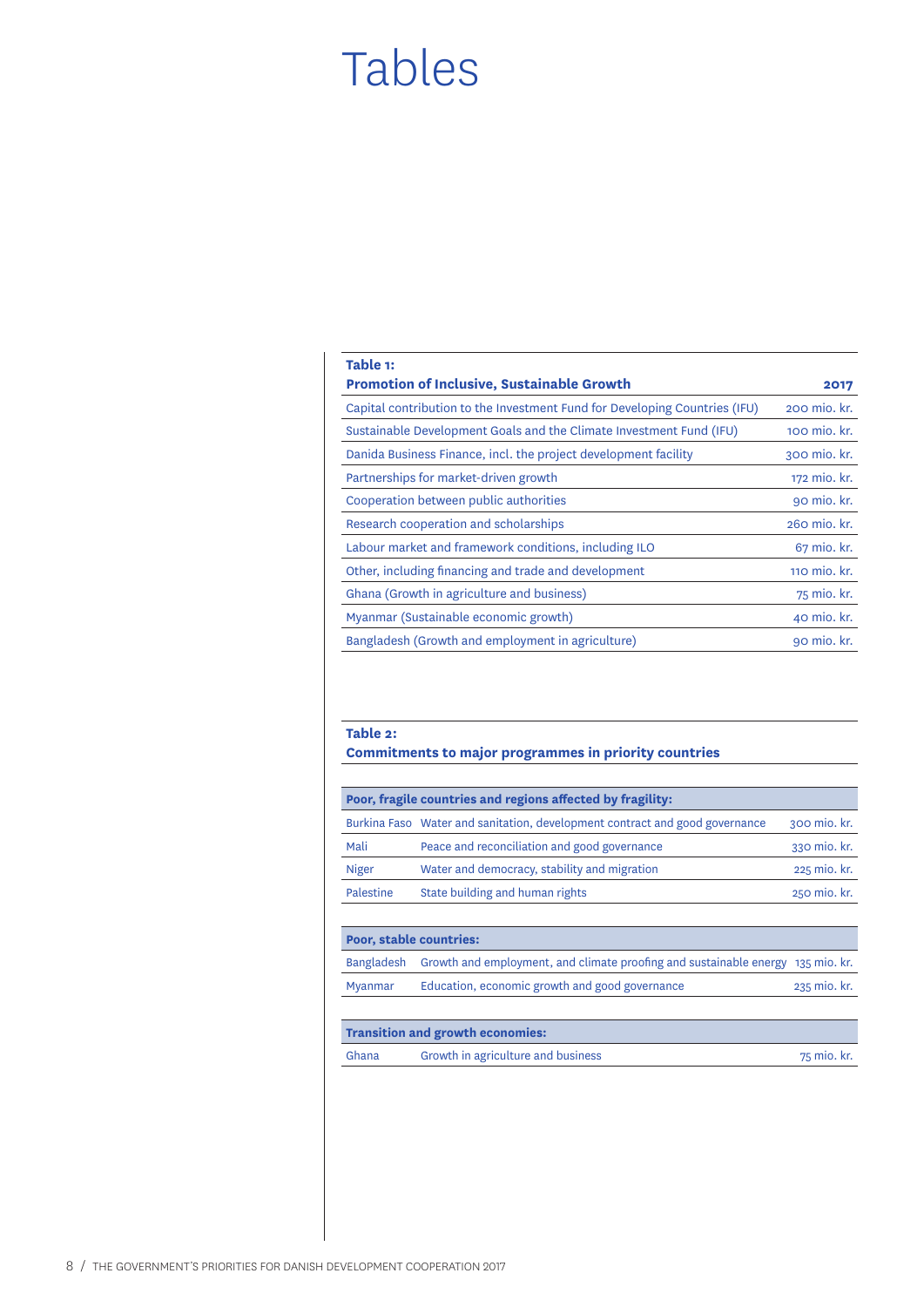### **Table 3: Aid to developing countries in the Finance Bill 2017**

|             |                                                          | 2016                       | 2017                      | 2018                      | 2019                      | 2020                      |
|-------------|----------------------------------------------------------|----------------------------|---------------------------|---------------------------|---------------------------|---------------------------|
|             | Development cooperation on the Finance Bill Account §6.3 | (mio. DKK)<br>2016-prices" | (mio. DKK)<br>2017-prices | (mio. DKK)<br>2017-prices | (mio. DKK)<br>2017-prices | (mio. DKK)<br>2017-prices |
| 06.31       | <b>Reserves</b>                                          | $-661,2$                   | $-890,2$                  | $-500,0$                  | $-500,0$                  | $-500,0$                  |
| 06.31.79    | <b>Reserves</b>                                          | $-661,2$                   | $-890,2$                  | $-500,0$                  | $-500,0$                  | $-500,0$                  |
| 06.31.79.10 | <b>Reserves</b>                                          | 100,0                      | 100,0                     | 100,0                     | 100,0                     | 100,0                     |
| 06.31.79.20 | <b>Budget regulation</b>                                 | $-761,2$                   | $-990,2$                  | $-600,0$                  | $-600,0$                  | $-600,0$                  |
| 06.32       | <b>Bilateral assistance</b>                              | 2,893.9                    | 2,767.2                   | 2,958.2                   | 2,541.8                   | 2,795.5                   |
| 06.32.01    | Developing countries in Africa                           | 551, O                     | 955,0                     | 1,466.4                   | 1,393.2                   | 1,415.7                   |
| 06.32.01.05 | Ethiopia                                                 | 4,0                        | 5,0                       | 255,0                     | 5,0                       | 5,0                       |
| 06.32.01.06 | Niger                                                    | O, O                       | <b>225,0</b>              | 35,0                      | 100,0                     | 0,0                       |
| 06.32.01.07 | Zimbabwe*                                                | 25,0                       | 0,0                       | O, O                      | 0,0                       | 0,0                       |
| 06.32.01.08 | Somalia                                                  | O, O                       | 0,0                       | 0,0                       | 500,0                     | 0,0                       |
| 06.32.01.09 | South Sudan*                                             | 100,0                      | 0,0                       | O, O                      | 0,0                       | 0,0                       |
| 06.32.01.10 | Tanzania                                                 | 1,0                        | 5,0                       | 0,0                       | 0,0                       | 0,0                       |
| 06.32.01.11 | Kenya                                                    | O, O                       | 0,0                       | 0,0                       | 0,0                       | O, O                      |
| 06.32.01.12 | Uganda                                                   | O, O                       | 5,0                       | 225,0                     | 525, O                    | 0,0                       |
| 06.32.01.13 | Mozambique*                                              | 184,0                      | 10,0                      | O, O                      | 0,0                       | 0,0                       |
| 06.32.01.15 | Ghana*                                                   | 65,0                       | 75,0                      | 5,0                       | 0,0                       | 0,0                       |
| 06.32.01.17 | <b>Burkina Faso</b>                                      | 170,0                      | 300,0                     | 300,0                     | 0,0                       | O, O                      |
| 06.32.01.20 | Mali                                                     | 1,0                        | 330,0                     | 460,0                     | 185,0                     | 5,0                       |
| 06.32.01.23 | Other initiatives in Africa                              | 1,0                        | 0,0                       | 186,4                     | 78,2                      | 1,405.7                   |
| 06.32.02    | Developing countries in Asia and Latin America           | 1,038.6                    | 625,0                     | 340,0                     | 10,0                      | 5,0                       |
| 06.32.02.04 | Pakistan*                                                | O, O                       | 0,0                       | O, O                      | 0,0                       | O, O                      |
| 06.32.02.05 | Myanmar                                                  | 242,0                      | 235,0                     | 5,0                       | 5,0                       | O, O                      |
| 06.32.02.07 | Indonesien*                                              | O, O                       | 0,0                       | 0,0                       | 0,0                       | O, O                      |
| 06.32.02.08 | Palestine                                                | <b>195,0</b>               | 250,0                     | 0,0                       | 0,0                       | O, O                      |
| 06.32.02.09 | Afghanistan                                              | 379,0                      | 5,0                       | 330,0                     | 0,0                       | 0,0                       |
| 06.32.02.11 | <b>Bangladesh</b>                                        | 207,0                      | 135,0                     | 5,0                       | 5,0                       | 5,0                       |
| 06.32.02.12 | Nepal <sup>*</sup>                                       | 4,6                        | 0,0                       | 0,0                       | 0,0                       | O, O                      |
| 06.32.02.15 | Other initiatives in Asia                                | 1,0                        | O, O                      | O, O                      | O, O                      | 0,0                       |
| 06.32.02.17 | Bolivia*                                                 | O, O                       | 0,0                       | 0,0                       | O, O                      | 0,0                       |
| 06.32.02.18 | Other initiatives in Latin America                       | 10,0                       | 0,0                       | 0,0                       | O, O                      | 0,0                       |
| 06.32.04    | <b>Technical assistance</b>                              | 336,4                      | 263,7                     | 273,7                     | 261,7                     | 261,7                     |
| 06.32.04.10 | <b>Bilateral advisors</b>                                | 6,0                        | 10,0                      | 20,0                      | 8,0                       | 8,0                       |
| 06.32.04.11 | <b>Fellowships</b>                                       | 27,0                       | O, O                      | 0,0                       | O, O                      | O, O                      |

\*Phasing out as priority country

\*\*2016 appears as in the Finance Act for 2016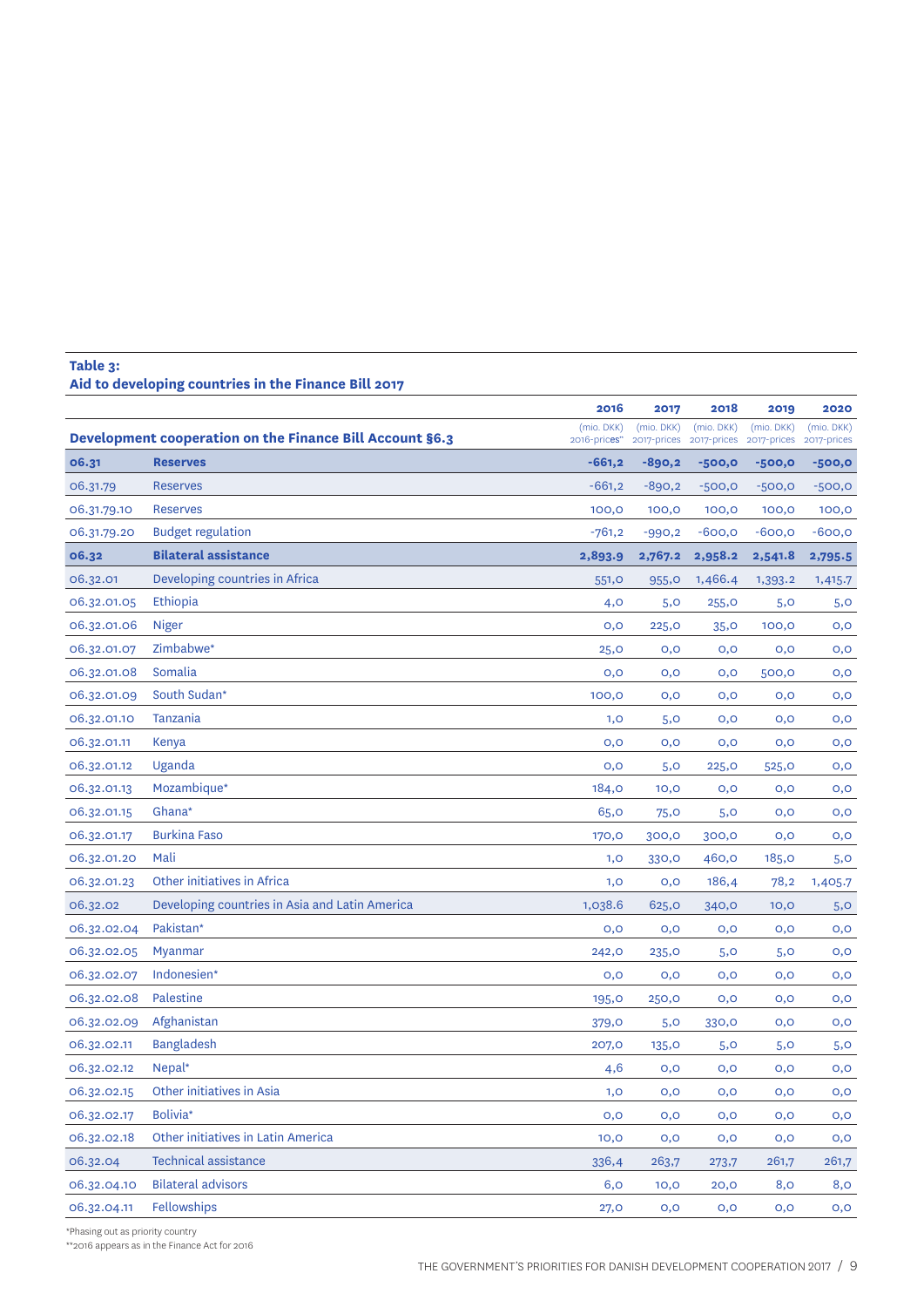| 06.32.04.12 | Company advisors                                                           | 25,0         | 40,0    | 40,0    | 40,0    | 40,0    |
|-------------|----------------------------------------------------------------------------|--------------|---------|---------|---------|---------|
| 06.32.04.14 | IT-, property-, travel-, competence development and communication expenses | 93,3         | 94,3    | 94,3    | 94,3    | 94,3    |
| 06.32.04.15 | <b>Advisory Units</b>                                                      | 118,1        | 119,4   | 119,4   | 119,4   | 119,4   |
| 06.32.04.16 | <b>Growth counsellors</b>                                                  | 33, O        | 0,0     | 0,0     | 0,0     | 0,0     |
| 06.32.04.17 | Strategic sector cooperation                                               | 34, O        | O, O    | 0,0     | 0,0     | 0,0     |
| 06.32.05    | <b>Danida Business platform</b>                                            | 303,0        | 0,0     | 0,0     | 0,0     | 0,0     |
| 06.32.05.12 | <b>Business instruments and Corporate Social Responsibility</b>            | 88,0         | O, O    | 0,0     | 0,0     | 0,0     |
| 06.32.05.13 | CSR training fund re. IFU investments                                      | 3,0          | 0,0     | 0,0     | O, O    | 0,0     |
| 06.32.05.16 | <b>UN Global Compact</b>                                                   | 2,0          | O, O    | 0,0     | O, O    | 0,0     |
| 06.32.05.18 | <b>Danida Business Finance</b>                                             | 200,0        | O, O    | 0,0     | 0,0     | 0,0     |
| 06.32.05.19 | <b>Investment funds</b>                                                    | 0,0          | O, O    | 0,0     | O, O    | 0,0     |
| 06.32.05.20 | <b>Danida Business Delegations</b>                                         | 10,0         | O, O    | 0,0     | 0,0     | 0,0     |
| 06.32.07    | <b>Loan assistance</b>                                                     | $-51,8$      | $-68,6$ | $-65,8$ | $-56,4$ | $-43,7$ |
| 06.32.07.14 | Debt relief for developing countries                                       | O,6          | 16,0    | 19,4    | 22,9    | 26,5    |
| 06.32.07.15 | Repayment on government loans to developing countries                      | $-52,4$      | $-84,6$ | $-85,2$ | $-79,3$ | $-70,2$ |
| 06.32.08    | <b>Other bilateral assistance</b>                                          | 466,7        | 632,1   | 583,9   | 573,3   | 796,8   |
| 06.32.08.40 | Dignity - Danish Insitute Against Torture                                  | 42,0         | 48,0    | 48,0    | 48,0    | 48,0    |
| 06.32.08.50 | Danish-Arab Partnership Programme                                          | O, O         | O, O    | 0,0     | 0,0     | 0,0     |
| 06.32.08.60 | Stabilisation and conflict prevention                                      | 89,0         | 111,2   | 100,0   | 100,0   | 200,0   |
| 06.32.08.70 | Democracy and human rights                                                 | 104,5        | 166,7   | 136,7   | 126,1   | 249,6   |
| 06.32.08.80 | Peace and Stabilisation fund                                               | 205,0        | 277,0   | 270,0   | 270,0   | 270,0   |
| 06.32.08.90 | The Danish Institute for Human Rights                                      | 26,2         | 29,2    | 29,2    | 29,2    | 29,2    |
| 06.32.09    | Danish-Arab Partnership Programme                                          | 140,0        | 200,0   | 200,0   | 200,0   | 200,0   |
| 06.32.09.10 | Danish-Arab partnership contributions                                      | 111,9        | 160,0   | 40,0    | 160,0   | 40,0    |
| 06.32.09.20 | Other initiatives                                                          | 28,1         | 40,0    | 160,0   | 40,0    | 160,0   |
| 06.32.11    | Neighbourhood Programme                                                    | 110,0        | 160,0   | 160,0   | 160,0   | 160,0   |
| 06.32.11.10 | Programme initiatives                                                      | 77,0         | 130,0   | 130,0   | 130,0   | 130,0   |
| 06.32.11.20 | Other initiativesindsatser                                                 | 33, O        | 30,0    | 30,0    | 30,0    | 30,0    |
| 06.33       | Assistance through civil society organisations                             | <b>758,0</b> | 740,2   | 736,3   | 736,3   | 736,3   |
| 06.33.01    | Assistance through civil society organisations                             | 758,0        | 740,2   | 736,3   | 736,3   | 736,3   |
| 06.33.01.10 | <b>Framework agreements</b>                                                | 595,6        | 537,9   | 537,9   | 537,9   | 537,9   |
| 06.33.01.11 | <b>Strategic initiatives</b>                                               | 5,0          | 20,0    | 20,0    | 20,0    | 20,0    |
| 06.33.01.12 | Pool schemes                                                               | 157,4        | 182,3   | 178,4   | 178,4   | 178,4   |
| 06.34       | Natural resources, energy og climate changes                               | 301,0        | 320,0   | 343,0   | 320,0   | 320,0   |
| 06.34.01    | Natural resources, energy and climate changes in developing countries      | 301,0        | 320,0   | 343,0   | 320,0   | 320,0   |
| 06.34.01.30 | <b>Climate Investment Fun</b>                                              | 0,0          | O, O    | O, O    | O, O    | o,o     |
| 06.34.01.50 | UN Environment Programme (UNEP)                                            | 9,0          | 10,0    | 10,0    | 10,0    | 10,0    |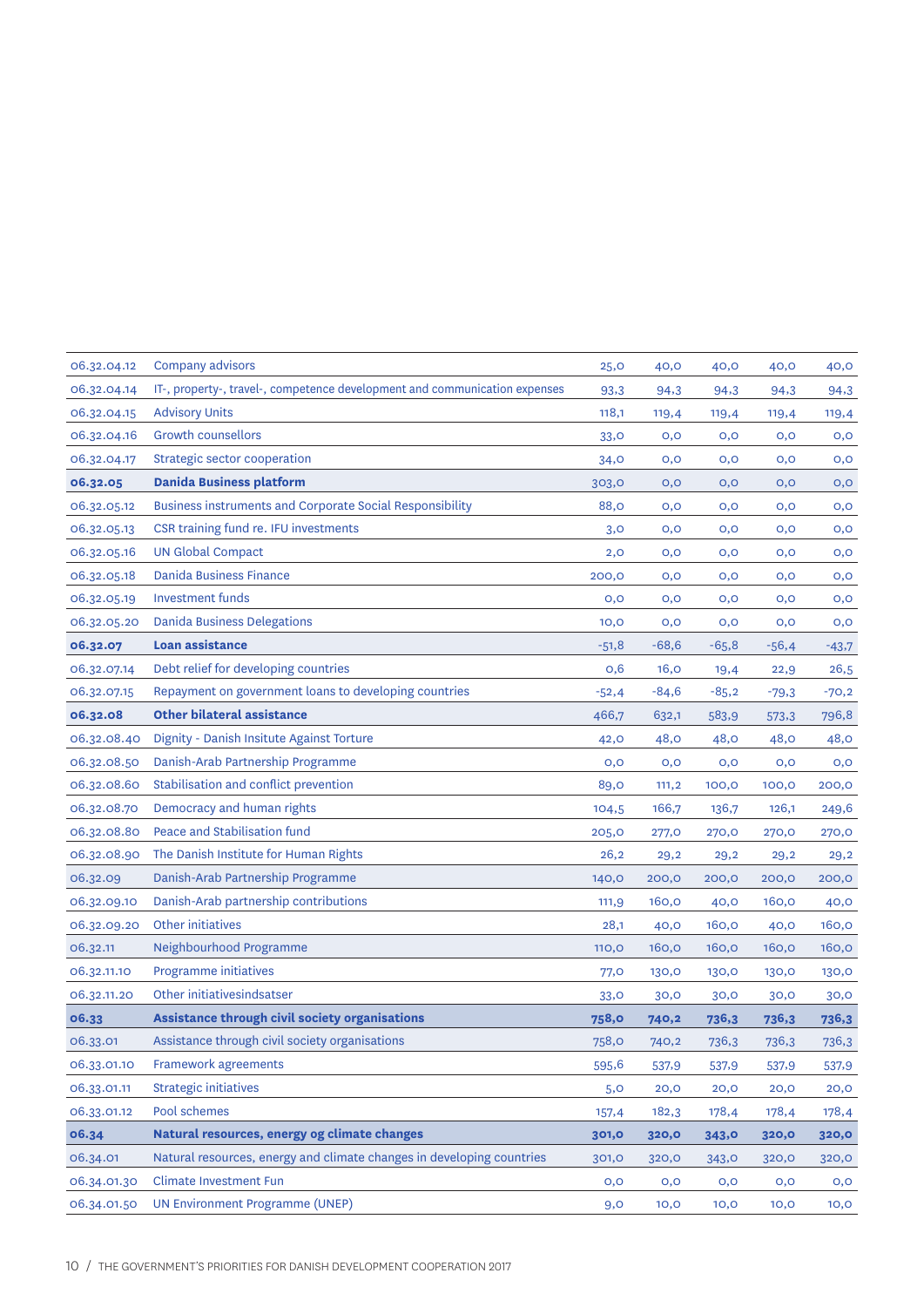| 06.34.01.60 | The Global Environment Facility (GEF)                       | O, O         | O, O    | 0,0     | O, O         | 0,0     |
|-------------|-------------------------------------------------------------|--------------|---------|---------|--------------|---------|
| 06.34.01.70 | <b>Climate Envelope</b>                                     | 270,0        | 300,0   | 300,0   | 300,0        | 300,0   |
| 06.34.01.80 | Other contributions                                         | 22,0         | 10,0    | 10,0    | 10,0         | 10,0    |
| 06.34.01.90 | The Ozone Fund                                              | 0,0          | 0,0     | 23,0    | 0,0          | 0,0     |
| 06.35       | <b>Information activities</b>                               | 165,0        | 63,0    | 63,0    | 63,0         | 63,0    |
| 06.35.01    | Information activities in Denmark etc.                      | <b>159,0</b> | 63,0    | 63,0    | 63,0         | 63,0    |
| 06.35.01.10 | Projects in Denmark                                         | 0,0          | O, O    | 0,0     | O, O         | 0,0     |
| 06.35.01.11 | <b>Research activities</b>                                  | 100,0        | 0,0     | 0,0     | 0,0          | 0,0     |
| 06.35.01.13 | <b>Information activities</b>                               | 34, O        | 40,0    | 40,0    | 40,0         | 40,0    |
| 06.35.01.14 | Cultural cooperation (CKU)                                  | 5,0          | 0,0     | 0,0     | O, O         | 0,0     |
| 06.35.01.17 | Seminars, courses, conferences etc                          | 7,0          | 8,0     | 8,0     | 8,0          | 8,0     |
| 06.35.01.18 | Evaluation                                                  | 13,0         | 15,0    | 15,0    | 15,0         | 15,0    |
| 06.35.02    | International development research                          | 6,0          | 0,0     | 0,0     | O, O         | 0,0     |
| 06.35.02.10 | International agricultural research (CGIAR)                 | 0,0          | 0,0     | 0,0     | O, O         | 0,0     |
| 06.35.02.11 | Other international development research                    | 6,0          | O, O    | 0,0     | O, O         | 0,0     |
| 06.36       | Multilateral assistance through the UN etc.                 | 944,6        | 1,039.0 | 1,139.0 | 1,141.0      | 1,186.0 |
| 06.36.01    | UN Development Programme (UNDP)                             | 386,0        | 458,0   | 435,0   | 435,0        | 435, O  |
| 06.36.01.10 | UN Development Programme (UNDP)                             | <b>158,0</b> | 220,0   | 200,0   | 200,0        | 200,0   |
| 06.36.01.12 | <b>UN Women</b>                                             | 53, O        | 63,0    | 60,0    | 60,0         | 60,0    |
| 06.36.01.14 | <b>UN City</b>                                              | <b>175,0</b> | 175, O  | 175, O  | 175,0        | 175, O  |
| 06.36.02    | UN Children's Fund (UNICEF)                                 | <b>121,0</b> | 125,0   | 125,0   | 125,0        | 125,0   |
| 06.36.02.10 | General contribution to UNICEF                              | 121,0        | 125,0   | 125,0   | <b>125,0</b> | 125,0   |
| 06.36.03    | HIV/AIDS, population and health programmes                  | 302,0        | 370,0   | 495,0   | 495,0        | 345, O  |
| 06.36.03.10 | <b>UN Population Fund (UNFPA)</b>                           | 114,0        | 200,0   | 180,0   | 180,0        | 180,0   |
| 06.36.03.11 | <b>International Planned Parenthood Federation (IPPF)</b>   | 100,0        | 115,0   | 115,0   | 115,0        | 115,0   |
| 06.36.03.12 | WHO development activities                                  | 19,0         | 25,0    | 25,0    | 25,0         | 25,0    |
| 06.36.03.14 | Joint UN Programme on HIV/AIDS (UNAIDS) and others          | 19,0         | 30,0    | 25,0    | 25,0         | 25,0    |
| 06.36.03.16 | Global Fund to Fight AIDS, Tuberculosis and Malaria         | 50,0         | 0,0     | 150,0   | 150,0        | O, O    |
| 06.36.06    | Other UN programmes and various multilateral contributions  | 135,6        | 86,0    | 84,0    | 86,0         | 281,0   |
|             | 06.36.06.10 UN Industrial Development Organisation (UNIDO)  | 6,1          | O,O     | O, O    | 0,0          | O, O    |
| 06.36.06.13 | International Labour Organisation (ILO)                     | 9,5          | 0,0     | 0,0     | O, O         | 0,0     |
| 06.36.06.16 | Representation of interestst in international organisations | <b>77,0</b>  | 70,0    | 70,0    | 70,0         | 70,0    |
| 06.36.06.19 | Danish UN association                                       | O, O         | 0,0     | 0,0     | O, O         | 0,0     |
| 06.36.06.20 | Support to activities within trade and development          | 35,0         | 0,0     | O, O    | O, O         | 0,0     |
| 06.36.06.23 | OECD-DAC development related contribution                   | O, O         | 5,0     | 3,0     | 5,0          | 0,0     |
| 06.36.06.24 | Miscellaneous multilateral contributions                    | 8,0          | 11,0    | 11,0    | 11,0         | 211, O  |
| 06.36.06.25 | UN Office on Drugs and Crime (UNODC)                        | O, O         | 0,0     | 0,0     | O, O         | O,O     |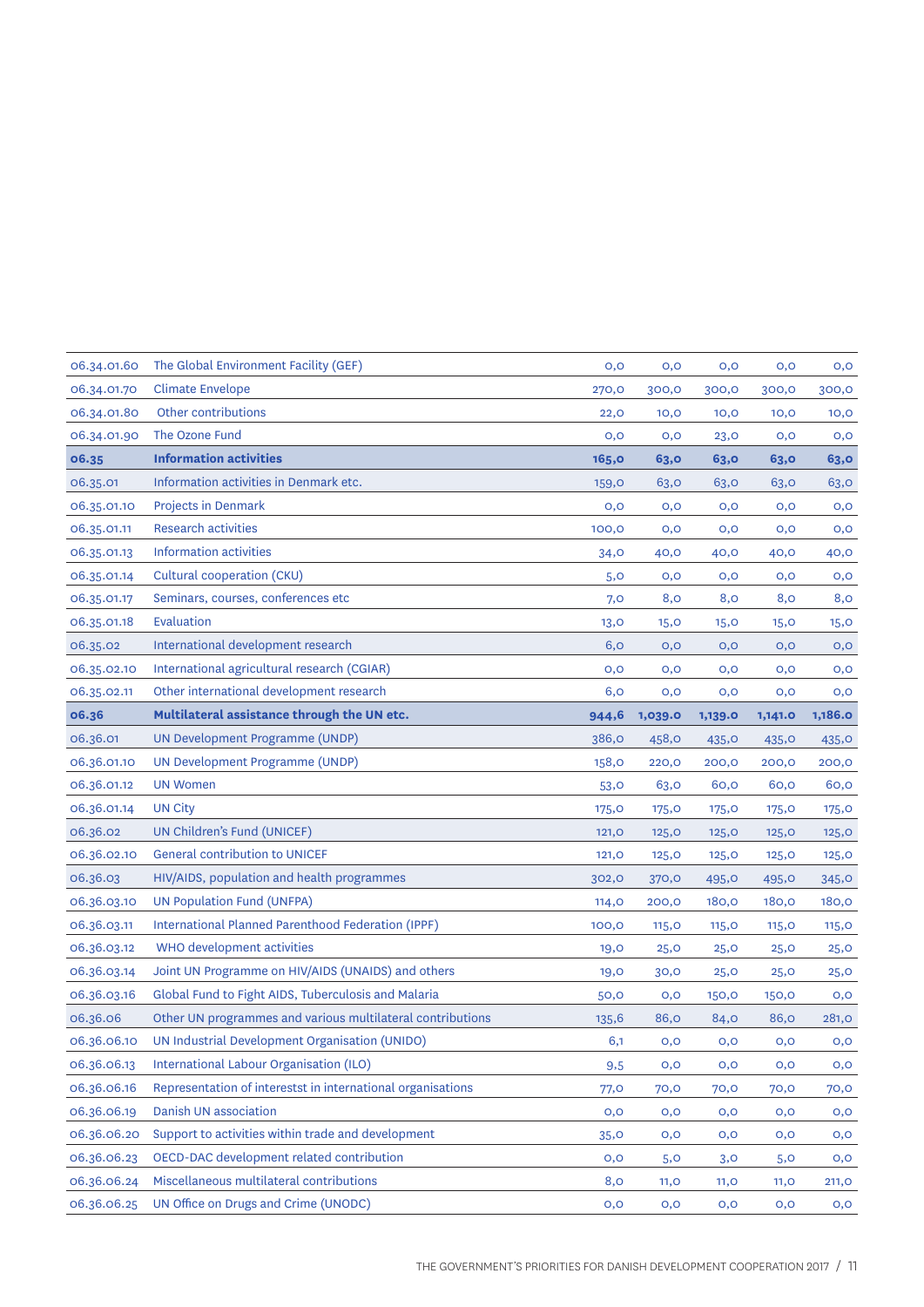| 06.37       | Development banks, funds and the EU                                 | 1,848.5 | 1,731.4 | 1,793.8      | 2,209.7 | 1,888.8 |
|-------------|---------------------------------------------------------------------|---------|---------|--------------|---------|---------|
| 06.37.01    | <b>World Bank Group</b>                                             | 763,8   | 820,8   | 771,8        | 763,8   | 778,8   |
| 06.37.01.10 | International Bank for Reconstruction and Development (IBRD)        | O, O    | O, O    | 0,0          | 0,0     | O, O    |
| 06.37.01.11 | The International Development Association (IDA)                     | 665,0   | 622,0   | 573,0        | 565,0   | 580,0   |
| 06.37.01.12 | The International Monetary Fund (IMF)                               | O, O    | 0,0     | 0,0          | 0,0     | O, O    |
| 06.37.01.13 | International Finance Cooperation (IFC)                             | 0,0     | 0,0     | 0,0          | 0,0     | 0,0     |
| 06.37.01.15 | <b>Special Action Account</b>                                       | $-1,2$  | $-1,2$  | $-1,2$       | $-1,2$  | $-1,2$  |
| 06.37.01.17 | World Bank Global Facility for Disaster Reduction and Recovery      | 0,0     | 0,0     | 0,0          | 0,0     | 0,0     |
| 06.37.01.18 | <b>Global Partnership for Education (GPE)</b>                       | 100,0   | 200,0   | 200,0        | 200,0   | 200,0   |
| 06.37.02    | Regional development banks                                          | 200,0   | 100,0   | 100,0        | 100,0   | 0,0     |
| 06.37.02.10 | The African Development Bank (AfDB)                                 | O, O    | 0,0     | 0,0          | 0,0     | 0,0     |
| 06.37.02.11 | The Asian Development Bank (AsDB)                                   | O, O    | O, O    | 0,0          | 0,0     | 0,0     |
| 06.37.02.12 | The Inter-American Development Bank (IDB)                           | 0,0     | 0,0     | 0,0          | 0,0     | 0,0     |
| 06.37.02.13 | The Asian Infrastructure Investment Bank (AIIB)                     | 200,0   | 100,0   | 100,0        | 100,0   | 0,0     |
| 06.37.03    | Regional development funds, debt relief initiatives and other funds | 512,0   | 215,7   | 222,0        | 645,9   | 410,0   |
| 06.37.03.10 | African Development Fund (AfDF)                                     | 403,0   | 100,0   | 100,0        | 430,0   | 210,0   |
| 06.37.03.11 | Asian Development Fund (AsDF)                                       | O, O    | O, O    | 0,0          | 90,0    | 0,0     |
| 06.37.03.13 | Nordic Development Fund (NDF)                                       | 0,0     | O, O    | 0,0          | 0,0     | 0,0     |
| 06.37.03.14 | Multilateral debt relief initiatives                                | 109,0   | 115,7   | 122,0        | 125,9   | 200,0   |
| 06.37.04    | Development assistance through the EU                               | 372,7   | 594,9   | 700,0        | 700,0   | 700,0   |
| 06.37.04.10 | European Development Fund (EDF)                                     | 375, O  | 595,3   | 700,0        | 700,0   | 700,0   |
| 06.37.04.11 | EU loans to Turkey                                                  | $-2,3$  | $-0,4$  | 0,0          | 0,0     | 0,0     |
| 06.38       | <b>Partnerships for sustainable growth</b>                          | 0,0     | 1,299.2 | 899,2        | 1,031.2 | 1,044.2 |
| 06.38.01    | Mobilisation of financing for investments                           | O, O    | 620,0   | 420,0        | 520,0   | 470,0   |
| 06.38.01.11 | Investment fund for developing countries (IFU)                      | O, O    | 300,0   | 100,0        | 100,0   | 0,0     |
| 06.38.01.12 | International finance corporation (IFC)                             | 0,0     | 20,0    | 20,0         | 20,0    | 20,0    |
| 06.38.01.13 | <b>Danida Business Finance</b>                                      | 0,0     | 250,0   | 300,0        | 400,0   | 400,0   |
| 06.38.01.14 | Project development facility Danida Business Finance                | 0,0     | 50,0    | 0,0          | O, O    | 50,0    |
| 06.38.02    | Framework conditions, knowledge and business opportunities          | O, O    | 679,2   | 479,2        | 511,2   | 574,2   |
| 06.38.02.12 | Partnerships for market driven growth                               | 0,0     | 172,0   | <b>112,0</b> | 132,0   | 192,0   |
| 06.38.02.13 | <b>Growth counsellors</b>                                           | O, O    | 40,0    | 50,0         | 50,0    | 50,0    |
| 06.38.02.14 | Strategic sector cooperation                                        | 0,0     | 50,0    | 50,0         | 62,0    | 65,0    |
| 06.38.02.15 | International Labour Organisation (ILO)                             | 0,0     | 9,5     | 9,5          | 9,5     | 9,5     |
| 06.38.02.16 | Support for activities within trade and development                 | 0,0     | 35,0    | 5,0          | 5,0     | 5,0     |
| 06.38.02.17 | Energy- and water resources etc.                                    | 0,0     | 45,0    | 45,0         | 45,0    | 45,0    |
| 06.38.02.18 | Strategic initiatives in growth economies                           | 0,0     | 10,0    | 10,0         | 10,0    | 10,0    |
| 06.38.02.19 | <b>Research cooperation</b>                                         | 0,0     | 230,0   | <b>110,0</b> | 110,0   | 110,0   |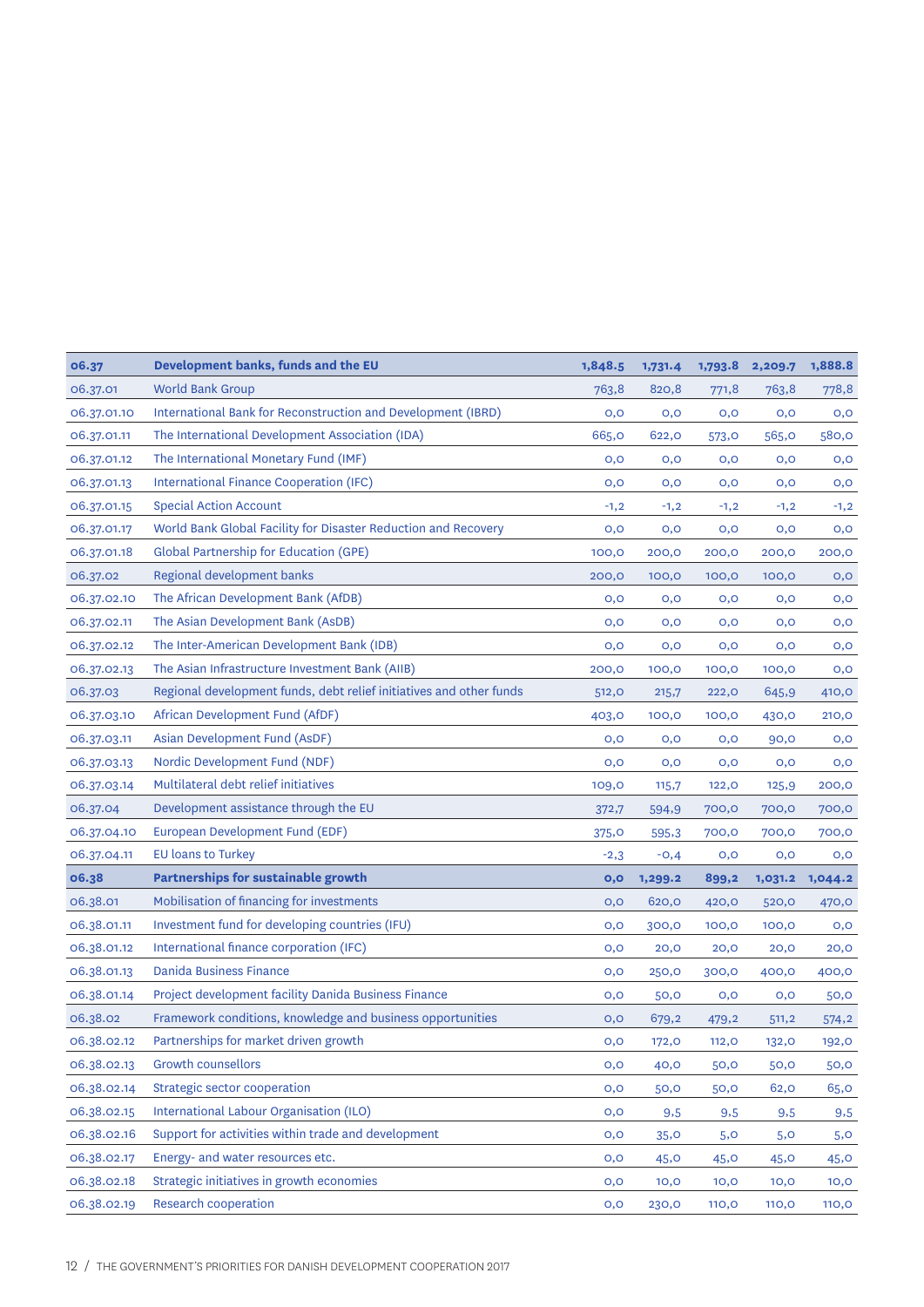| 06.38.02.20  | <b>Fellowships</b>                                                         | O, O    | 30,0    | 30,0    | 30,0    | 30,0    |
|--------------|----------------------------------------------------------------------------|---------|---------|---------|---------|---------|
| 06.38.02.21  | Labour market and framework conditions                                     | O, O    | 57,7    | 57,7    | 57,7    | 57,7    |
| 06.39        | Humanitarian assistance                                                    | 1,825.0 | 1,900.0 | 1,900.0 | 1,900.0 | 1,900.0 |
| 06.39.01     | General contributions to international humanitarian organisations          | 590,0   | 605,0   | 605,0   | 605,0   | 605,0   |
| 06.39.01.10  | Office of the UN High Commisioner for Refugees (UNHCR)                     | 160,0   | 160,0   | 160,0   | 160,0   | 160,0   |
| 06.39.01.11  | UN Relief and Works Agency for Palestine Refugees in the Near East (UNRWA) | 70,0    | 70,0    | 70,0    | 70,0    | 70,0    |
| 06.39.01.12  | UN Office for Coordination of Humanitarian Affairs (OCHA)                  | 30,0    | 30,0    | 30,0    | 30,0    | 30,0    |
| 06.39.01.13  | Humanitarian Food Aid (WFP)                                                | 210,0   | 210,0   | 210,0   | 210,0   | 210,0   |
| 06.39.01.14  | International Commitee of the Red Cross (ICRC)                             | 20,0    | 20,0    | 20,0    | 20,0    | 20,0    |
| 06.39.01.16  | UN Central Emergency Response Fund (CERF)                                  | 100,0   | 100,0   | 100,0   | 100,0   | 100,0   |
| 06.39.01.17  | UN Mine Action Service (UNMAS)                                             | O, O    | 15,0    | 15,0    | 15,0    | 15,0    |
| 06.39.03     | Humanitarian contributions to partners in acute and protracted crises      | 1,235.0 | 1,295.0 | 1,295.0 | 1,295.0 | 1,295.0 |
| 06.39.03.10  | Strategic Partnerships and relief pools                                    | 674,0   | 650,0   | 650,0   | 650,0   | 650,0   |
| 06.39.03.11  | Other contributions to acute and protracted crises                         | 561, O  | 645,0   | 645,0   | 645,0   | 645,0   |
| § 06.3 Total |                                                                            | 8,074.8 | 8,969.8 | 9,332.5 | 9,443.0 | 9,433.8 |

|                       | Implementation of reserve allocated on § 35 | 2017       | 2018       | 2019       | 2020       |
|-----------------------|---------------------------------------------|------------|------------|------------|------------|
|                       |                                             | (mio. kr.) | (mio. kr.) | (mio. kr.) | (mio. kr.) |
| 06.39                 | Humanitarian assistance                     | 475,0      | 475,0      | 475,0      | 475,0      |
| 06.31.79.20           | <b>Budget adjustment</b>                    | 660.0      | 600.0      | 600.0      | 600,0      |
| 06.31.79.10           | Reserve                                     |            | 60.0       | 60.0       | 60,0       |
| Total reserve on § 35 |                                             | 1,135.0    | 1,135.0    | 1,135.0    | 1,135.0    |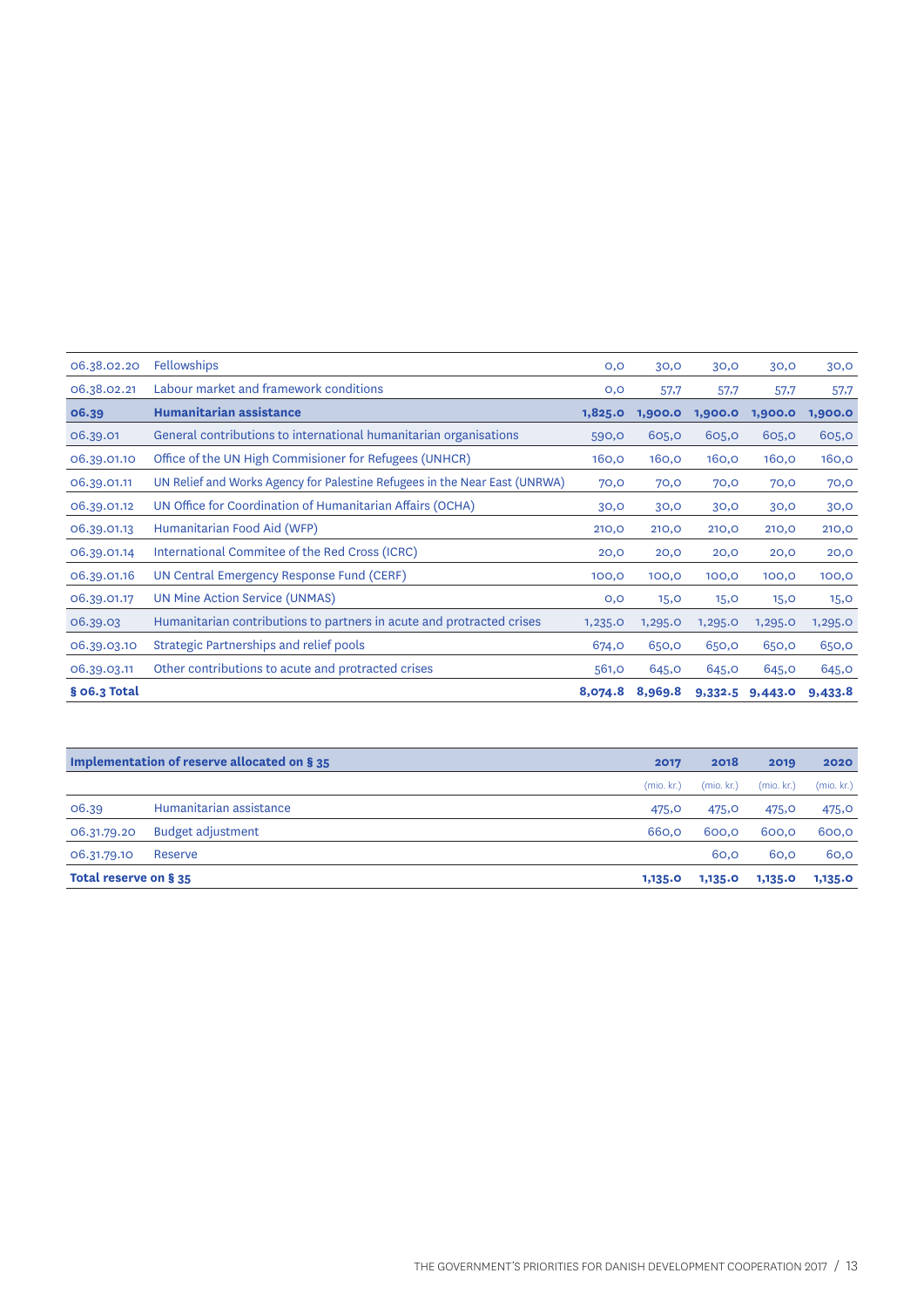### **Table 4: Estimate of Denmark's total development assistance in 2017 according to the OECD/DAC rules**

|                                                                                  | Mio. kr.  |
|----------------------------------------------------------------------------------|-----------|
| Development cooperation with developing countries (Finance Act Account § 6.3)    | 8,969.8   |
| Administration of development cooperation                                        | 735.9     |
| Danish Institute for International Studies (DIIS)                                | 22.4      |
| EU development assistance                                                        | 1,307.0   |
| Parts of international activities delivered by the police and the Danish defence | 31.6      |
| Share of UN peace keeping operations                                             | 20.4      |
| Expenditures for the sustenance of refugees in Denmark*                          | 3,960.7   |
| Distribution of lottery funds to non-profit organisations                        | 12.9      |
| Other (contributions to UN organisations, etc.)                                  | 106.9     |
| <b>Total Danish development cooperation</b>                                      | 15, 167.6 |

\* In comparison to previous years, more areas of expenditure have been identified concerning the sustenance of refugees which according to OECD/DAC rules can be included as development aid. This entails that the part of refugee expenditures, which can be calculated as development aid, will be increased by DKK 377 million in 2017. A further consolidation of possible areas of expenditure and amounts which can be calculated as development aid will be made when approaching the amendments.

The above-mentioned figures are based on an expected number of asylum seekers of 20,000 in 2017 and a GNI estimate determined in May 2016. As a consequence of a revised GNI estimate determined in August 2016 and a downward adjustment of the expected number of asylum seekers in 2016 and onwards to 10,000, a reserve of DKK 1,135 million for development aid will be allocated to § 35 General Reserves for the purpose of sustaining a development aid percentage of 0.7 % of GNI in 2017 and onwards. Hence, the total development assistance frame is now:

|                                                                                  | Mio. kr. |
|----------------------------------------------------------------------------------|----------|
| Development cooperation with developing countries (Finance Act Account § 6.3)    | 8,969.8  |
| Administration of development cooperation                                        | 735.9    |
| Danish Institute for International Studies (DIIS)                                | 22.4     |
| EU development assistance                                                        | 1,307.0  |
| Parts of international activities delivered by the police and the Danish defence | 31.6     |
| Share of UN peace keeping operations                                             | 20.4     |
| Expenditures for the sustenance of refugees in Denmark*                          | 2,675.6  |
| Distribution of lottery funds to non-profit organisations                        | 12.9     |
| Other (contributions to UN organisations, etc.)                                  | 106.9    |
| Reserve allocated to §35                                                         | 1,135    |
| <b>Total Danish development cooperation</b>                                      | 15,017.5 |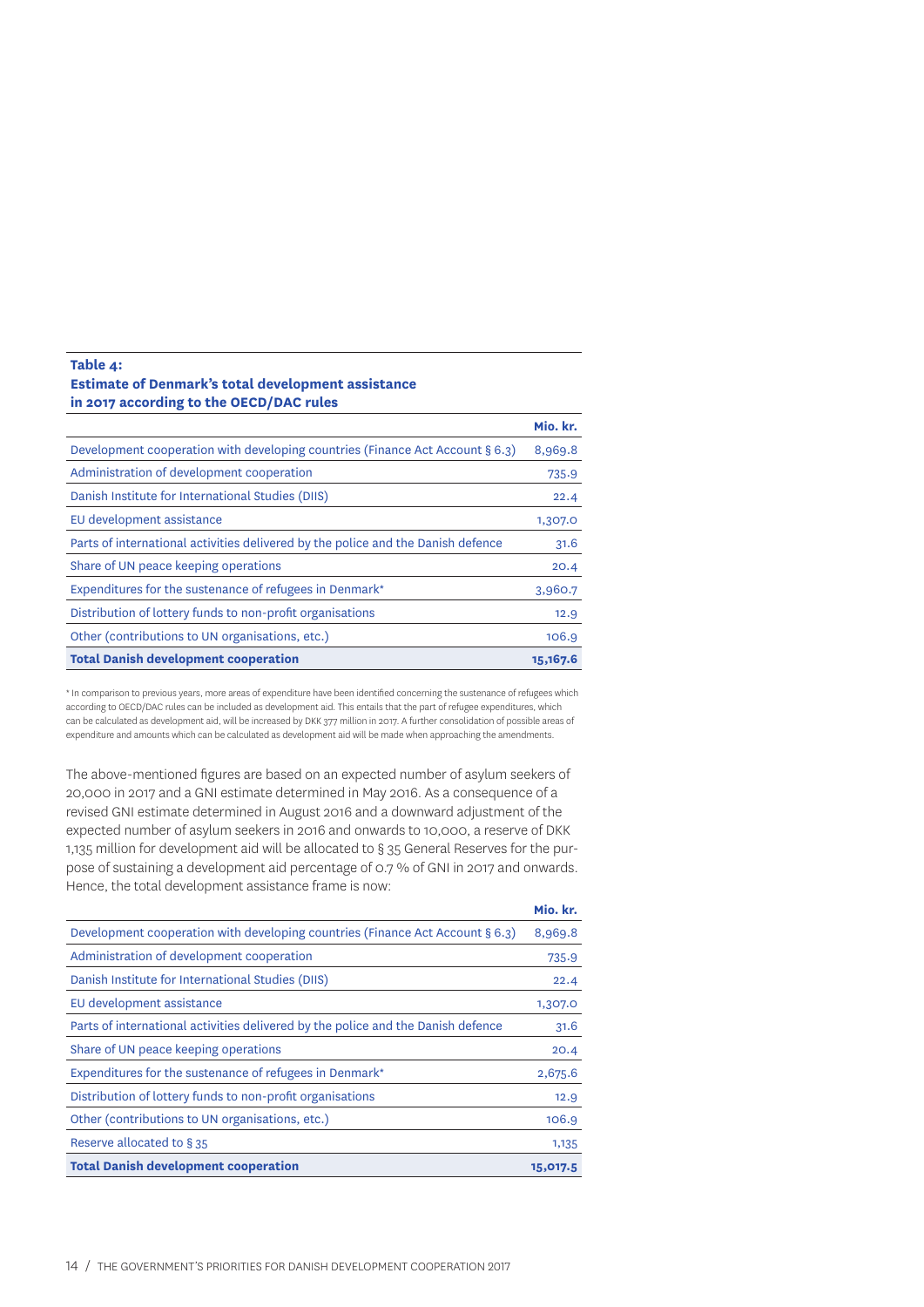### THE GOVERNMENT'S PRIORITIES FOR DANISH DEVELOPMENT COOPERATION 2017

August 2016

#### **Publisher**

Ministry of Foreign Affairs of Denmark Asiatisk Plads 2 1448 Copenhagen K Denmark

Phone: +45 33 92 00 00 Fax: +45 32 54 05 33 E-mail: um@um.dk Internet: www.um.dk

**Design**

Datagraf Communications

The publication can be downloaded from: um.dk

The text of this publication can be freely quoted

ISBN 978-87-7087-971-2